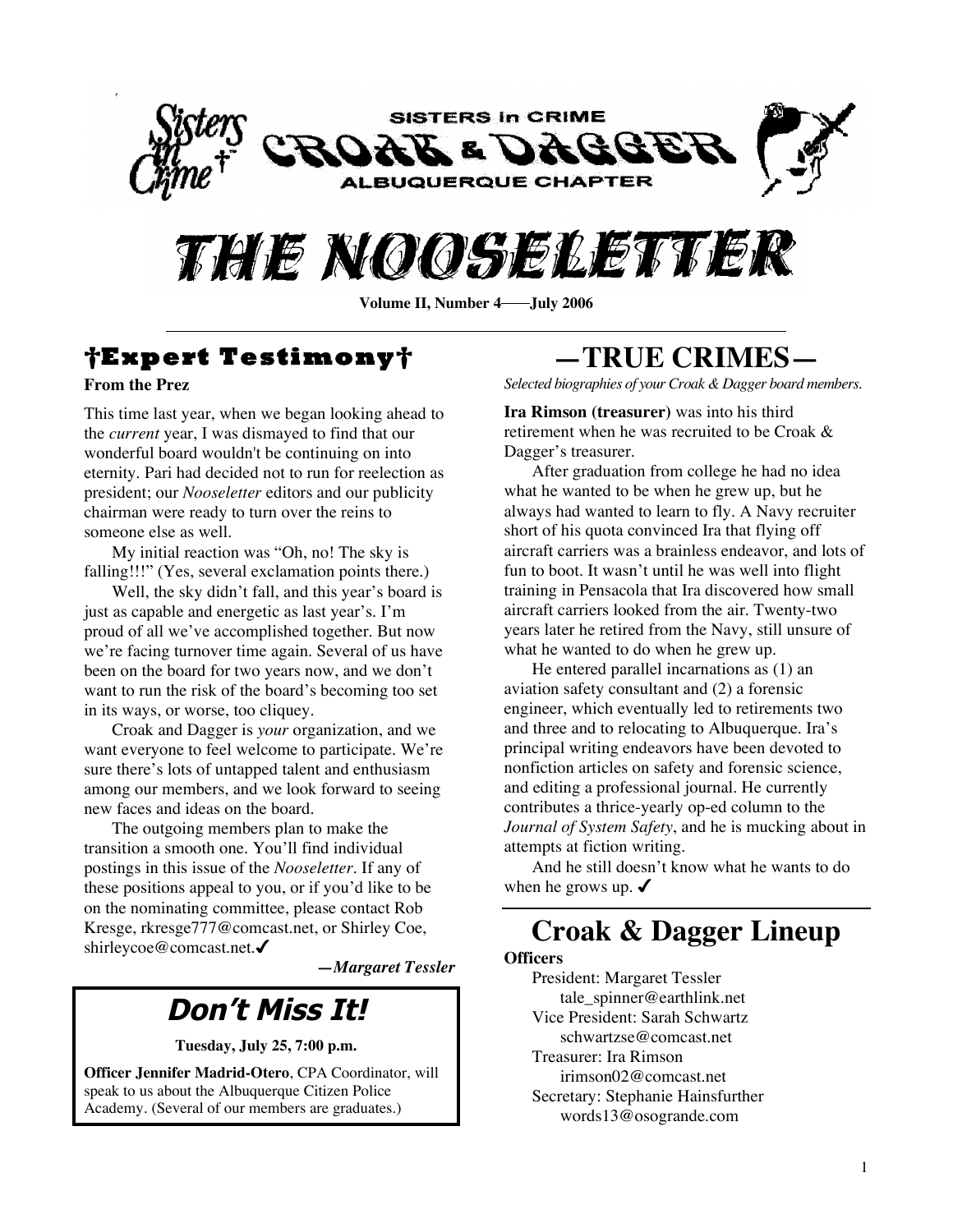### **Croak & Dagger Lineup** *cont'd.*

**Committee Chairs**

Programs: Rob Kresge rkresge77@comcast.net PR/Publicity: Stephanie Hainsfurther words13@osogrande.com Membership: Stephanie Hainsfurther words13@osogrande.com The *Nooseletter:* Shirley Coe shirleycoe@comcast.net Hospitality: Fred Aiken FAAiken@aol.com Web Site Coordinator: Nancy Varian thule21@att.net

## **El Tour de Libro**

When I first decided to go on a book tour for *A Hunt for Justice: The True Story of a Woman Undercover Wildlife Agent*, I knew it wouldn't be glamorous and exciting. As a veteran traveler, I braced myself for the reality of little sleep and bad dinners, but in the end I came away satisfied that I'd done a good job in promoting and selling my book

My tour consisted of Albuquerque, Minneapolis, Dallas, Denver, Anchorage, and Washington, D.C. The media events were similar throughout: TV appearances, radio interviews, newspaper coverage, conference speeches, and book signings. The differences were in the people who handled each event.

For example: at a Denver 5:30 a.m. T.V. appearance, the anchor gave me 20 minutes to study a list of questions she would ask. In Minneapolis, however, the anchor used a two-minute break to meet me. Her questions regarding gun control caught me off guard, and I used the Pari Noskin Taichert method of circumventing her question to get across points about my book. In most TV appearances there is no time for extensive prepping. You must be ready to walk on the set, say what you have to say, and be done.

Radio interviews varied too. The host for Minnesota MPR had read my book and paced the hour-long show beautifully. In Wisconsin, however, the host had only read the first chapter, and her questions focused on it. I had to work hard to gently give listeners an appreciation for the whole book.

Newspaper interviews are where there is least control. Say what you want, but the journalist will have his or her twist that will influence the outcome of the article. To get around this, my publicist submitted a well-crafted press release in advance.

Most bookstore signings are difficult. I was blessed in Albuquerque to have the support of Croak and Dagger members who got me off to a roaring start at a Borders. Although I had as many as 30 people at some signings on my tour, attendance at others was low. Publicists insist on book signings because they get your book into the bookstore and generate free advertisement.

While on tour there are always little challenges that pop up. In Washington, D.C., at a conference of Women in Federal Law Enforcement, I was booked to speak behind David Balducci, *New York Times* best-selling fiction writer. While I felt overshadowed by him, I capitalized on what I was and what he wasn't—a woman in federal law enforcement. This carried the day and I survived.

Looking back, I would consider hiring a publicist for every city I toured. Local publicists know their own territory well and can generate more bookings as opposed to someone who is trying to promote you nationally.

My California publicist did a good job but missed some opportunities because he wasn't close enough to the local market.

The most bang for my PR bucks came with speaking engagements before large groups, such as large law enforcement and conservation organizations. These groups provided broad exposure and other PR opportunities, including the sale of an article to *Outdoor Life Magazine*.

So, when thinking about PR, consider any venue that might be remotely interested in your book and be there. Develop a message about your book, and use it consistently throughout your tour.

Most of all, relax and have a good time. $\checkmark$ *—Lucinda Schroeder*



Sisters in Crime was founded in 1986. *The purpose of Sisters in Crime shall be "to combat discrimination against women in they mystery field, educate publishers and the general public as to the inequities in the treatment of female authors, raise the level of awareness of their contribution to the field, and promote the professional advancement of women who write mysteries."*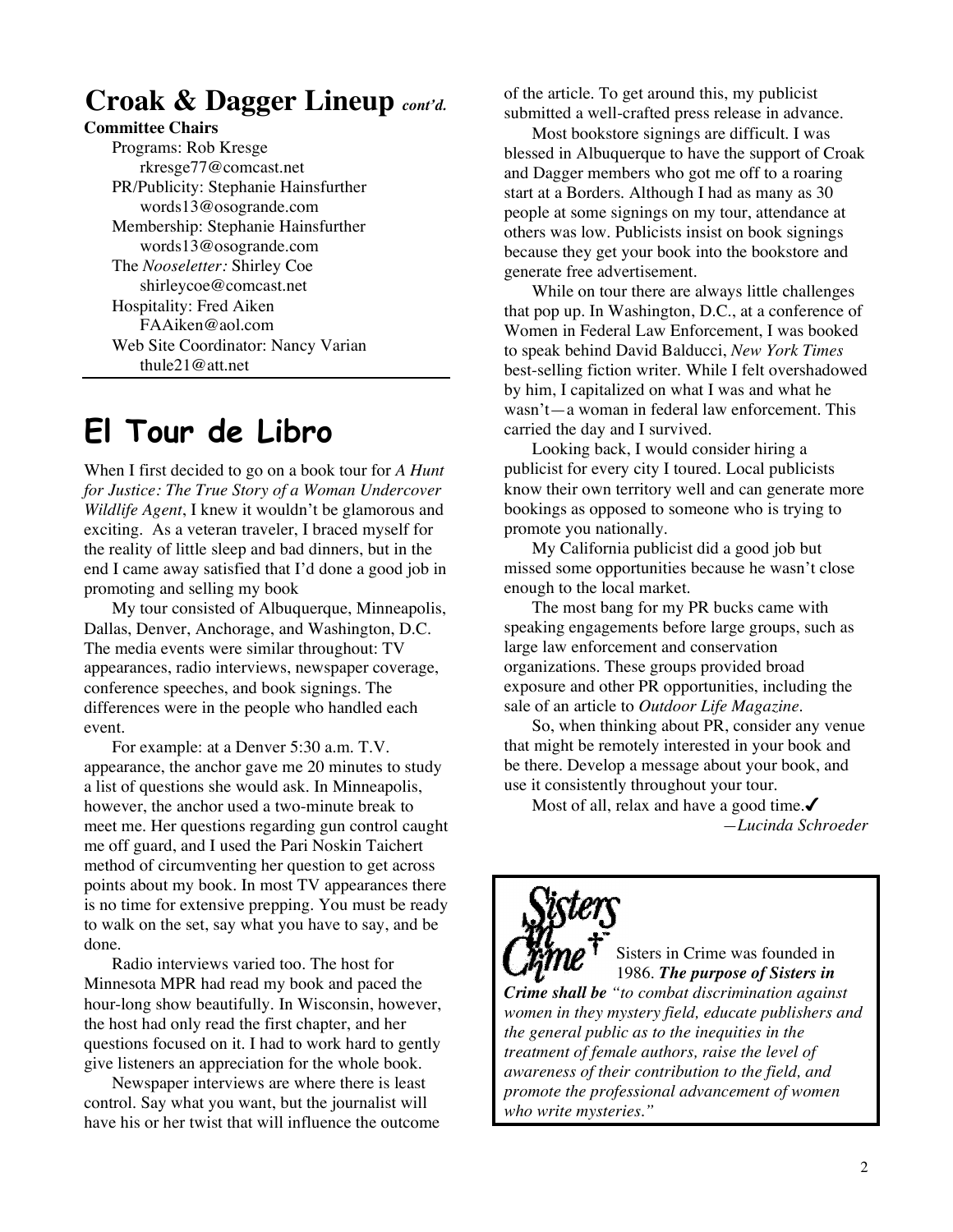## The Cairn of Albertvs

#### **Ars Medicae**

*"Intra paucos dies, nisi res in peius mutabitur,,,"*

". . . Take two *spiraea*\* and call me in the morning if you don't feel better."

In Greco-Roman mythology, a centaur named Chiron taught the healing arts to several favorites. Since a centaur is half man/half horse, one wonders if he/it combined family practice with veterinary medicine? An intern, Machaon, is named in the *Iliad*:

> "But when he saw the wound where the bitter arrow was driven, Machaon sucked the blood and in skill laid healing medicines on it, which Chiron in friendship long ago had given his father."

For crime scene research, authors can consult a book by D. P. Lyle, MD, *Murder and Mayhem: A Doctor Answers Medical and Forensic Questions for Mystery Writers*, but what is available to writers of historical fiction? My protagonists in the Toby Crime series, " A Getorius and Arcadia Mystery," are surgeons—that is, he is, and she slyly consents to marry him on condition that he teach her the medical arts. So what would Getorius know? My own "MD" training consists of a long-ago Boy Scout first aid merit badge and one CPR session, yet I don't have to know any more than Getorius. (Writers are warned that author omniscience and author intrusion are among the no-no rules of fiction writing.) Where would Getorius get his training? In antiquity, Alexandria had the Harvard of medical schools, but Getorius was trained by a legion surgeon from a remote Rhineland province of the Empire. Upperclass physicians already belittled lower-down-thesocial-scale surgeons as "arrow extractors," something like a "sawbones" tag today. Getorius is frustrated by the Church's ban on human dissection, but manages to get around this on one occasion.

As primary sources, several translations exist of ancient medical texts. There are also recent books such as *Ancient Egyptian Medicine* by John F. Nunn (1996) and *Roman Medicine* by Audrey Cruse (2004). Other physicians are known through fragmentary texts, but Hippocrates dominated medical techniques from the fourth century BCE until Galen in the second century of the Common Era. Another treatise is *Gynecology* by Soranus of Ephesus. So detailed is his work that it was required

medical school reading on into the early twentieth century.

The Hippocratic Oath has physicians swear that they will treat their teaches as family and abstain from what is harmful to patients: "I will give no deadly medicine to anyone if asked, nor suggest any such counsel; and in like manner I will not give to a woman a pessary to produce abortion." The *medicus* also promises not to seduce females and males, or freeman and slaves. Must have been happening.

Most useful is Hippocrates's descriptions of 42 illnesses, from first sniffle to recovery or death. The latter occurred in 25 cases; not too encouraging. A short example is a woman who suffered a miscarriage: "On the first day, tongue dry, thirst, nausea, insomnolency, belly disordered, with thin, copious, undigested dejections. Second day . . . acute fever; intestinal discharges copious; had no sleep. On the third, pains greater . . . delirious. On the seventh she died. Belly throughout loose . . . urine scanty, thin. Ardent fever." A physician would attempt to balance the patient's hot-cold, wet-dry elements and four body humors—blood, phlegm, black bile, and yellow bile—through urine analysis, diuretic herbs, bloodletting, enemas, and diet. Valerian root, opium, and henbane *(Hyoscyamus)* were sedatives, henbane being a deadly poison if overdosed and of use to mystery writers since its symptoms mimic some illnesses.

Would Arcadia ever be a guest on *ER* or *Gray's Anatomy*? A female *medica* would be unusually strong willed, given the stereotype of Roman women as Latin victims of a *kinder, kueche, kirche*/children, kitchen, church male mentality, yet female practitioners existed, especially in the Eastern Empire during early Christian times.

\**Spiraea* was the ancient equivalent of aspirin, whose salicylic acid base is found in birch bark.

*Valere!* Be in good health 'til the next *Nooseletter*.

*—Albert Noyer*

## **IN THE LOOP**

If you haven't joined already, all members are invited to join the Croak & Dagger community group, an online gathering place. Exchange information about mystery books, movies, and TV shows; share news about local and national mystery events; and participate in occasional online classes. Join in!

Contact Nancy Varian, thule21@att.net, for further instructions.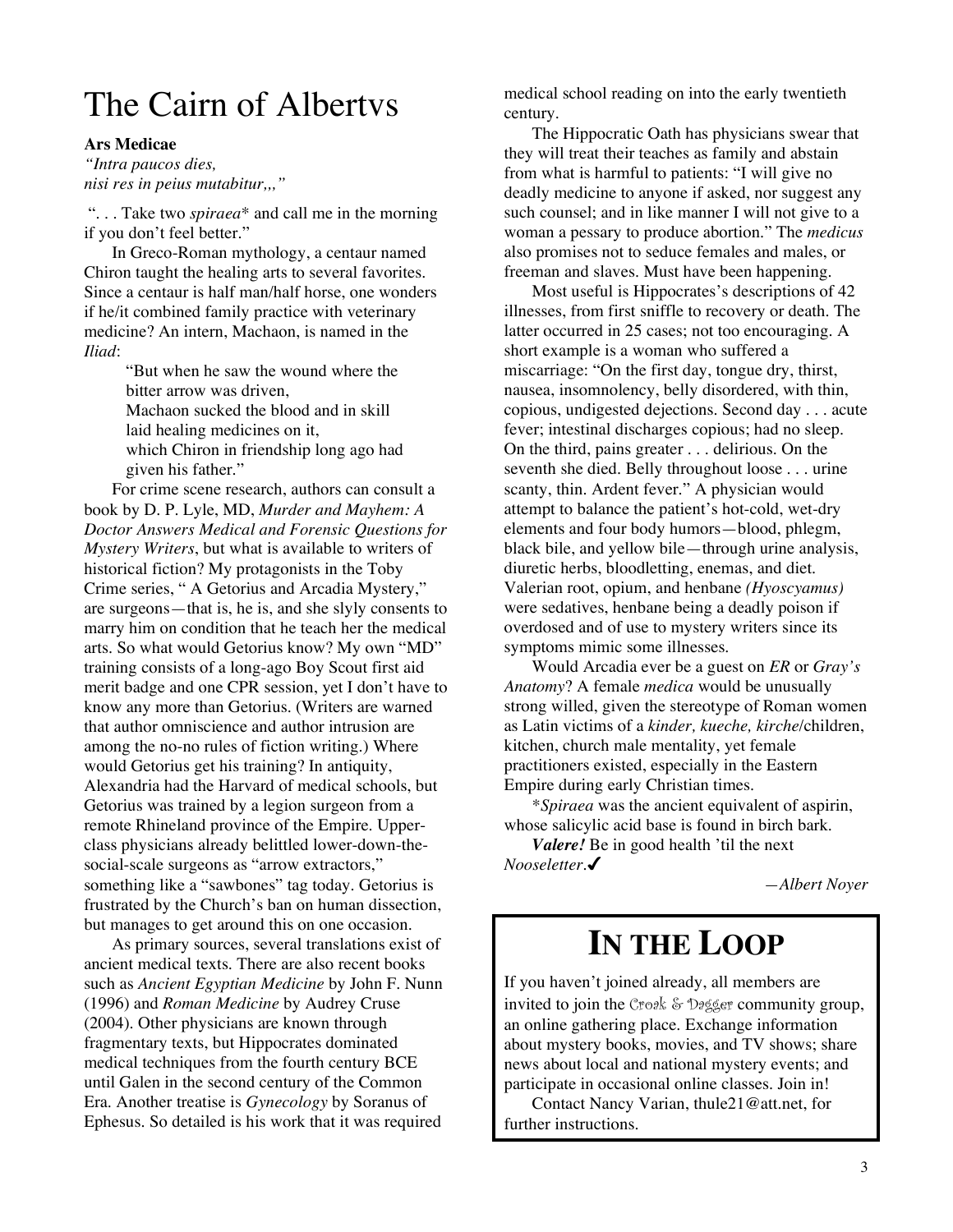# Croak and Dagger

### **Coming Events—**

### **On Tuesday, August 22, hear** *Aimee and David*

*Thurlo***, New Mexico's premier writing couple**. Their latest novel is *Thief in Retreat,* which features a writer's conference in a fictional retreat in New Mexico. Aimee says of this work: "I wanted to capture the insecurity that's so inherent in our business as well as some of the competition between genres. But most of all David and I had a lot of fun writing this book." *Publishers Weekly* reviewed this, the second in their series featuring extern nun Sister Agatha. Suspects include the local sheriff and an assemblage of mystery writers, plus a resident ghost that haunts writers retreat's halls and even has Sister Agatha wondering about unrest in the afterlife.

Readers who already know the Thurlos' other two series, one featuring Navajo FBI Agent Ella Clah and the other featuring Navajo cop Lee Nez, will want to be on hand to hear how a couple writes three series and stays happily married. $\checkmark$ 

### **Classified Information**

**Are You Looking for a Critique Group?** Why not advertise for like-minded writers in the *Nooseletter*? Anybody can start the ball rolling. Just email your announcement to shirleycoe@comast.net.

## **BOOK REVIEW**



*Under Pressure* Kathy Brandt

Signet Mystery (Paper), June 2006. New American Library, Penguin Group (USA), Inc., New York. ISBN 0-451-21878-7.

In *Under Pressure*, Brandt's protagonist Hannah Sampson takes on her fourth challenge as an underwater homicide investigator. In her first adventure, *Swimming with the Dead*, Hannah was the Dive and Recovery Team Leader for the Homicide Division of the Denver Police Department. During an unofficial investigative diving assignment to the British Virgin Islands (BVI), Hannah "…swore to never, ever dive into the icy black water [of Colorado's water holes] again."

By now retired from her Colorado position and firmly established as lead diver/investigator of the BVI's constabulary, Hannah is on an offshore training outing with her novice assistant when an

inter-island commuter plane crashes a hundred feet away from the dive boat. Their immediate response manages to rescue half the plane's occupants. But five persons perish. Intertwining subplots make for a combination mystery and police procedural that holds the reader's attention from the first chapter to the final sentence. What is the significance of the senator's *not* accompanying his wife on the plane? Why was the Hollywood idol there, and what did his agent know about it? Is Simon, the ten-year-old who Hannah rescues from the plane's lavatory, a key to the plot, or just a ploy to engage the reader's sympathy? Brandt keeps her characters' cards close to their chests, and keeps the reader guessing mostly wrong.

Brandt, an experienced sailor and diver, taught writing at the University of Colorado. In the offseasons she sails and dives in the BVI. She brings intimate familiarity with, and respect for, undersea beauty to descriptions of the wonders, and hazards, of diving. Her portrayals of boating—whether by sail or stink—are likewise cut from the experience of having "been there, done that." Her most charming images are of the BV Islanders, their way of life, attitudes, and patois, which bring them to life as a different, yet complementary, culture to the ex-Denver cop.

As were her previous books, *Under Pressure* is a great summer read: fast paced and engaging. And yet… It's the fourth of Brandt's Hannah Sampson series that is written in first person. In his autobiographical *Lessons from a Lifetime of Writing: A Novelist Looks at His Craft*, David Morrell writes that he cannot last more than a few chapters in first person before he reverts kicking and screaming to third person. I've heard similar advice from other male writers, for example, Sean Murphy: "Avoid first person."

And yet…Kathy Brandt, Kathy Reichs, Sara Paretsky, Pari Noskin Taichert: four successful Sisters for whom first person has been a challenge well met.

Maybe it's a gender thing.  $\checkmark$ *—Reviewed by Ira J. Rimson*

## DON'T FORGET:

Tuesday, July 27, 7:00 p.m. Tuesday, August 22, 7:00 p.m. Saturday, September 23, 1:00 p.m.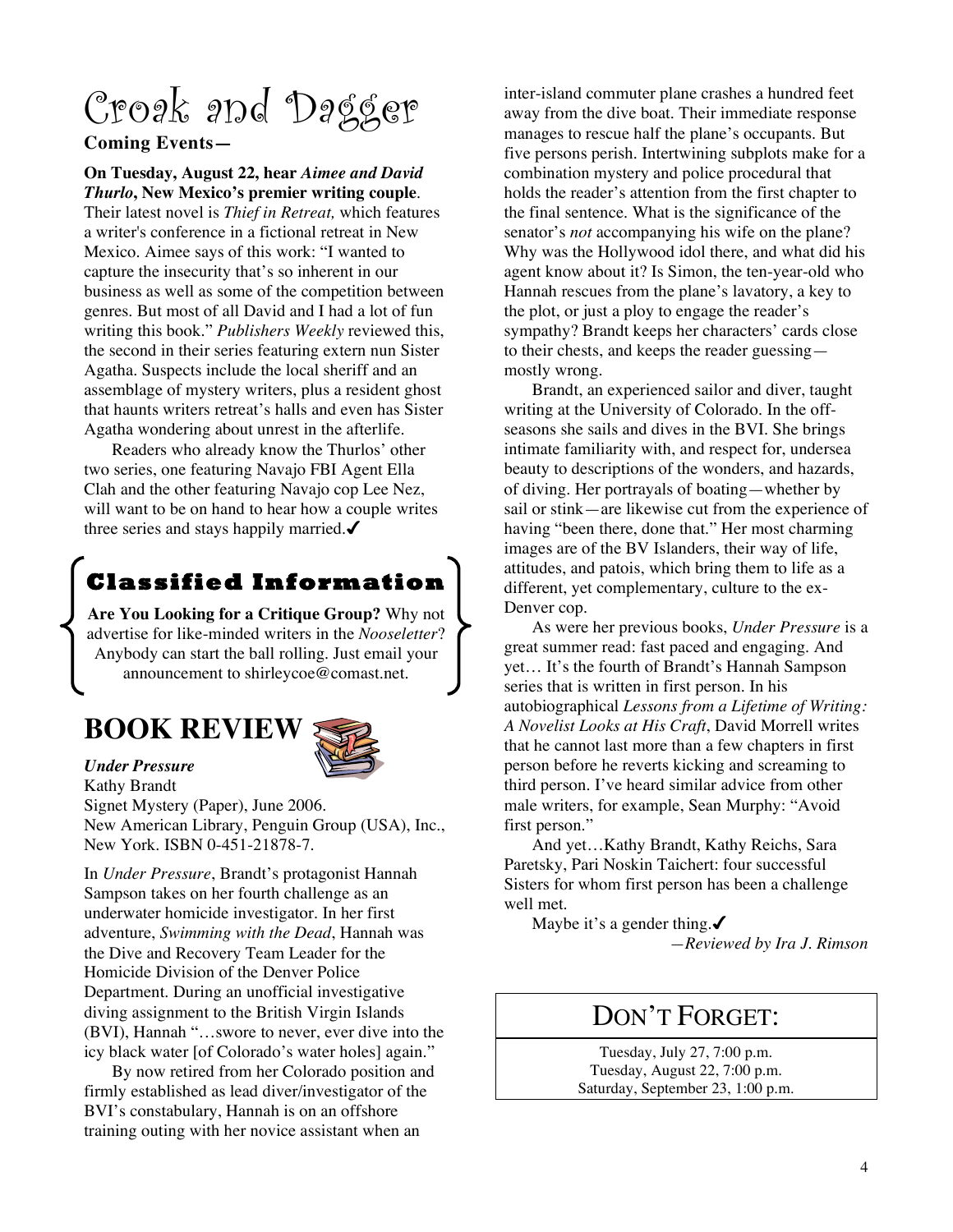## Croak & Dagger Authors' Books on Exhibit

The Croak & Dagger traveling book exhibit is making the rounds of area libraries. Here's the 2006 schedule:

| <b>Traveling Book Exhibit-2006</b> |                     |                   |
|------------------------------------|---------------------|-------------------|
| May                                | Los Griegos         | 1000 Griegos NW   |
|                                    | Library             |                   |
| July                               | South Valley        | 3904 Isleta SW    |
|                                    | Library             |                   |
| August                             | North Valley        | 7704 2nd St. NW   |
|                                    | Library             |                   |
| October                            | Juan Tabo           | 3407 Juan Tabo NE |
|                                    | Library             |                   |
| November                           | Lomas Tramway       | 908 Eastridge NE  |
|                                    | Library             |                   |
| December                           | <b>Taylor Ranch</b> | 5700 Bogart NW    |
|                                    | Library             |                   |

The schedule is yet to be determined for the following libraries:

| <b>Remaining Libraries</b> |                  |  |
|----------------------------|------------------|--|
| Main Library               | 501 Copper NW    |  |
|                            | (downtown)       |  |
| South Broadway             | 1025 Broadway SE |  |
| Library                    |                  |  |
| <b>Wyoming Library</b>     | 8205 Apache NE   |  |

Some libraries have no secure area in which to accommodate displays, including the Alamosa Library, Cherry Hills Library, Erma Ferguson Library, Ernie Pyle Library, San Pedro Library, and Westgate Library. The Alamosa and Westgate Libraries *are* carrying our Croak & Dagger bookmarks.

We will also check out Corrales and Rio Rancho as possible library display sites.

## Traveling Library Committee

If you would like to get in on the fun of setting up a traveling library display, contact Sarah Schwartz at schwartzse@comcast.net.

## Calling All Croak & Dagger Authors

If you have written a mystery, thriller, or crimerelated book, please notify Shirley Coe at shirleycoe@comcast.net. We would like to compile our very own Books in Print, and we want you to be part of it.

If you would like to add a copy of your book(s) to the Croak & Dagger traveling exhibit, contact Sarah Schwartz at schwartzse@comcast.net.

The following titles have been generously donated by authors/translators for the exhibit:

| <b>Current Exhibit Titles</b> |                              |  |
|-------------------------------|------------------------------|--|
| Badal, Joseph H.              | Terror Cell                  |  |
|                               | The Pythagorean Solution     |  |
| Dare, Cleo                    | <b>Melting Point</b>         |  |
| Murray, Steven                | Betrayal, by Karin Alvtegen  |  |
| T., translator                |                              |  |
| Noyer, Albert                 | The Cybeline Conspiracy      |  |
|                               | The Secundus Papyrus         |  |
| Rudolph, Penny                | Thicker Than Blood           |  |
| Schroeder,                    | A Hunt for Justice: The True |  |
| Lucinda                       | Story of a Woman Undercover  |  |
| Delaney                       | Wildlife Agent               |  |
| Slater, Susan                 | The Pumpkin Seed Massacre    |  |
| Taichert, Pari                | The Belen Hitch              |  |
| <b>Noskin</b>                 | The Clovis Incident          |  |
| Tessler,                      | <b>Class Disunion</b>        |  |
| Margaret.                     | <b>Tangled Webs</b>          |  |

## Calling All Croak & Dagger Expert Consultants

If you have consulted as an expert on a mystery, thriller, or crime-related book, please notify Shirley Coe at shirleycoe@comast.net. We would like to include you in our Books in Print.

### LINK TO THE CROAK & DAGGER **WEB SITE**

Do you have a mystery-related Web site? All Croak & Dagger members are invited to link their mysteryrelated Web site to our Croak & Dagger Web site. Contact our webmistress, Nancy Varian, at thule21@att.net. Let her know your URL, and she'll set you right up.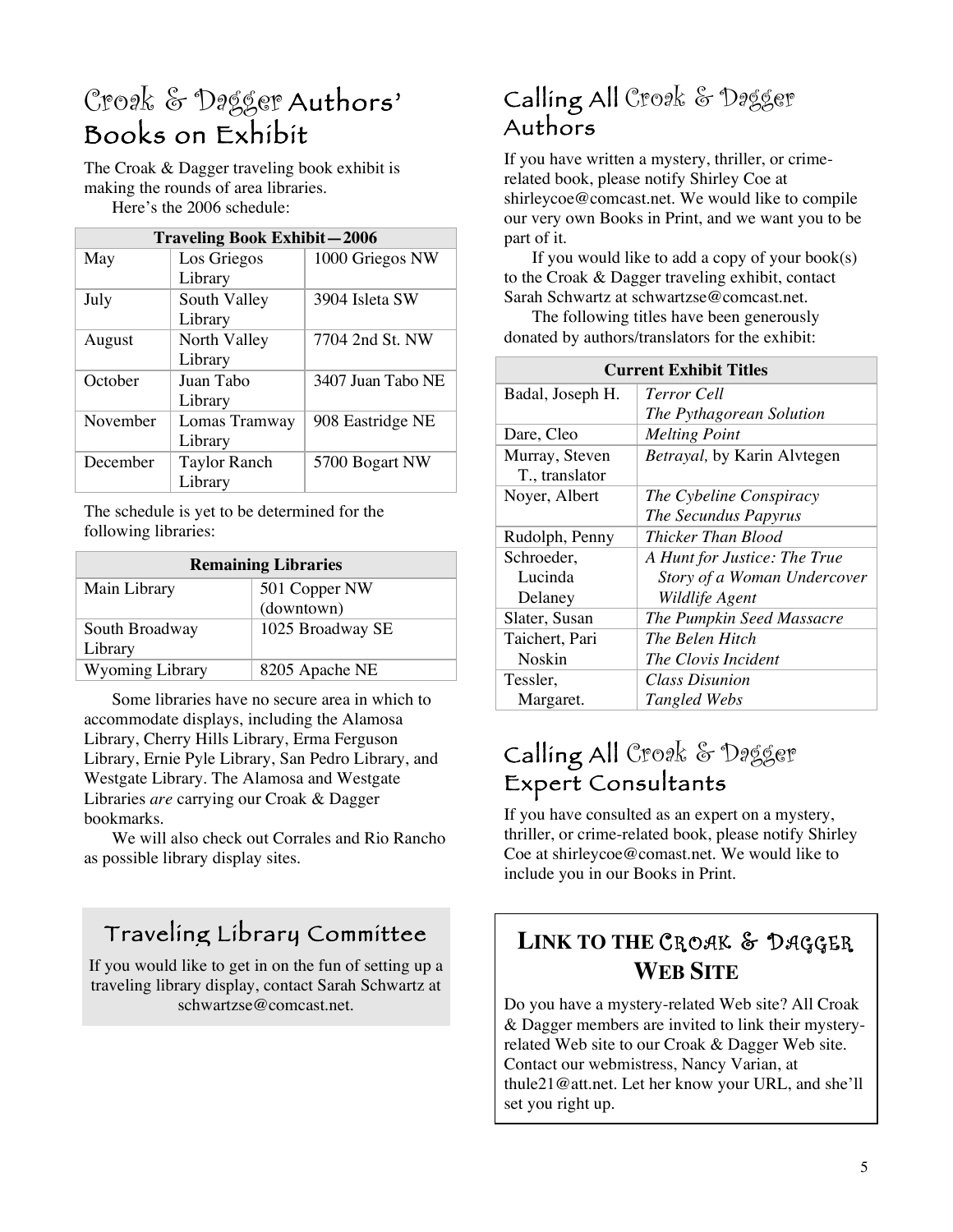### **Taking a Master to Task: A Critique of S Is for Silence**

*S Is for Silence* is the nineteenth novel in the Kinsey Milhone series written by master writer Sue Grafton. I have been her fan since I read *A Is for Alibi*, eagerly awaiting each alphabetic installment. For eighteen novels, Sue Grafton crafted an unwritten contract with devoted readers that we would journey hand-in-hand with Kinsey Milhone as she solves the crime. Kinsey is the viewpoint person in whose brain we reside, learning clues as she encounters them. I had high expectations of spending hours of delightful adventure with Kinsey until…

I read the opening chapter, twice, before throwing the book down. Where was Kinsey? Instead of Kinsey's folksy banter, some all-knowing stranger spoke about a young teenage girl admiring the nude body of a woman preparing herself for a night out.

For violating her unwritten contract, I must take Ms. Grafton to task. Unlike the first eighteen books, *S* is a slow read. It definitely is not plot driven and certainly not character driven. In order to begin where the action occurred in the story, the backstory had to come first. This created a problem in that the reader has more information than Kinsey, which created later story problems for both reader and Kinsey.

The transition between backstory and currentstory was not good. Having established the thirdperson storytelling mode, the reader is pulled out of the story with the abrupt shift to the "I" of the first person. After spending several dull chapters to get Kinsey up to speed in current story, the reader is yanked into the backstory with another vignette. Again, much new information about the backstory was shared. Precious time was lost hooking the reader into the current-story. This cycle repeats constantly throughout the novel. When Kinsey finally solved the crime, it was an anticlimax.

The word crafting was of high caliber. Some of the best-written similes I have ever encountered appeared in the backstory. The backstory was the real story. In it lived lovably well-written characters, ones that readers care about. The seduction of Lisa is writing at its best. In comparison, the current story was flat and left a lot to be desired.

One glaring error occurred in the backstory. One integral plot point involved a top-of-the-line Chevrolet sedan that cost approximately \$2,400 (about right for 1953). The 4 percent commission that the salesman would have earned on the deal

would not have paid for two years of tuition and books at the university, as was claimed in the prose. The current story fared no better. The amount of furniture stuffed into a 10' x 10' room was unbelievable, unbelievable in the sense that people could actually move around the room with the greatest of ease.

I do recommend that people read the book, if for no other reason than to see how not to do things. My recommendation for Sue Grafton is to abandon this style of backstory/current story and return to the format of her first eighteen books and the unwritten contract with the reader. I eagerly await her "T" novel  $\boldsymbol{\checkmark}$ 

*—Fred A. Aiken, FAAiken@aol.com*

### **Classified Information**

**Would You Like to Be in a Book Reading Club**? On a regular basis that doesn't conflict with monthly Sisters in Crime program meetings? Consider advertising for like-minded readers in the *Nooseletter*. Just email your announcement to shirleycoe@comcast.net and start the ball rolling.

### **Let's Hear It for Innovative Authors: A Review of Sue Grafton's S Is for Silence**

After writing 18 mystery novels told in the first person by her series protagonist, Kinsey Millhone, Sue Grafton must have lifted her head from the keyboard, looked around, and said, "Oh, what the heck, let's have a little fun with this next one."

Kinsey is not exactly quiet in *S Is for Silence* she does tell the linear story of her investigation as in the previous books—but for the first time since *A Is for Alibi* was published in 1982, we hear from other characters and get to observe them in real time (1987 by my count) and in flashback.

What they're talking about is the 34-year-old disappearance of small-town vamp Violet Sullivan on the Fourth of July. She has absconded with her violet-tinted Chevy Bel Air, her dog, and some serious cash, the amount of which varies depending on who is talking to Kinsey. We peer into the memories and thoughts of Violet's daughter, Daisy, now in her forties and desperate to know if her mother left her, or was abducted, or worse. She hires *(cont'd. on next page)*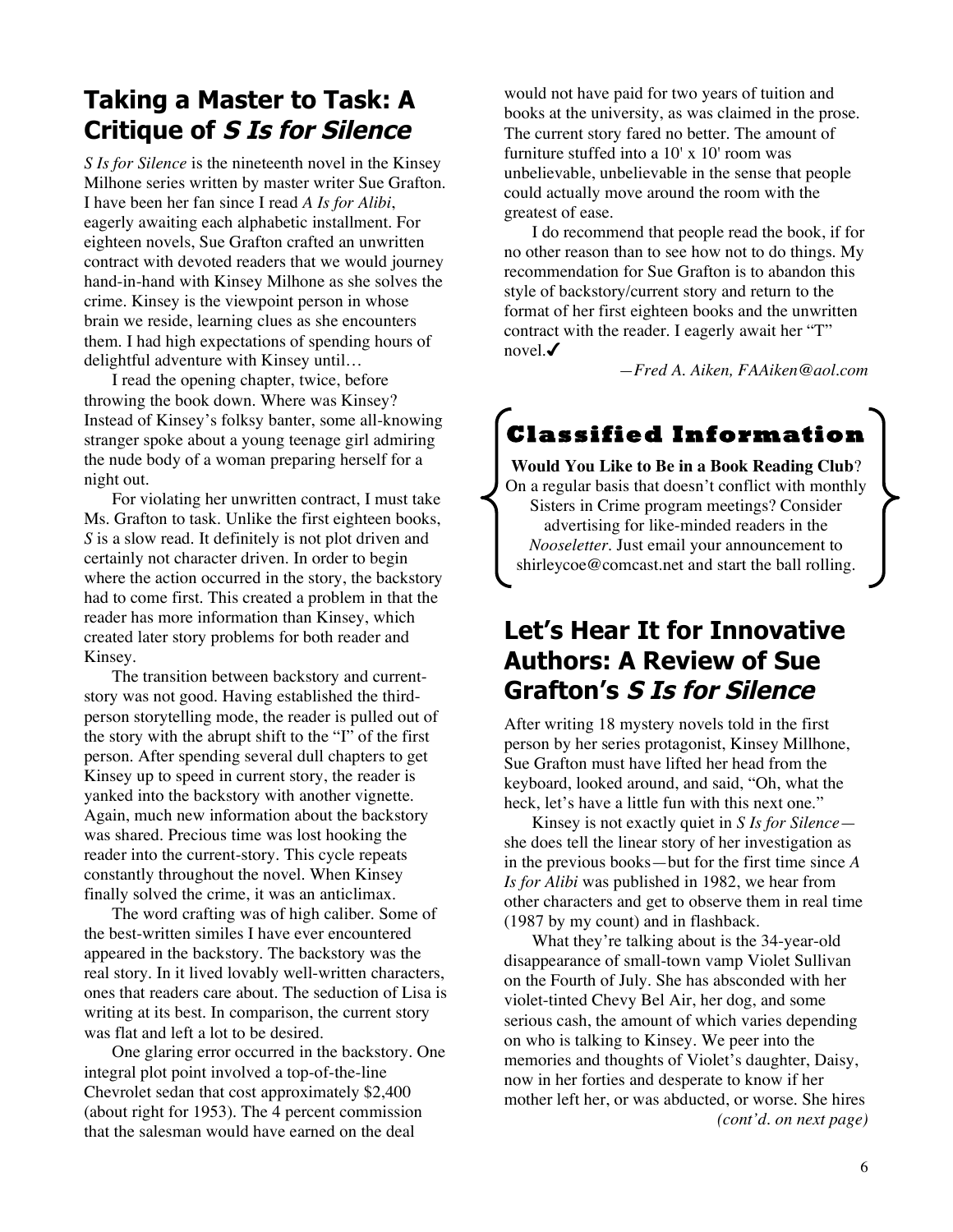#### *(Let's Hear It for Innovative Authors, cont'd.)*

Kinsey to find out if her mother loved the dog more than she loved Daisy.

There are other female characters, like Liza, Daisy's former babysitter, and a mutual friend who introduces Kinsey to Daisy. But it is the male suspects with whom we are most concerned; it seems that Violet slept with every one of them. Kinsey tries to turn up the heat on this very cold case by investigating Violet's alcoholic and abusive husband, Foley, auto dealer Chet Cramer, and several other lovesick and otherwise greedy gents in Serena Station.

Dear reader, they lie through their teeth.

The third-person flashback technique is not just a stylistic romp for the author and for us—it adds an extra layer of suspense to the investigation. Because for the first time in this series, we know for sure when the suspects are not telling the truth to Kinsey.

That doesn't mean we know the whole truth. Grafton successfully conceals the circumstances of Violet's big bye-bye until the very end, when a certain person's identity is revealed and our thirst for whodunit is satisfied. But knowing when the other characters are lying liberates the reader from one of the more stultifying facts of strictly first-person mysteries: we can only know what the sleuth has seen, done, heard, or been told.

In a 1999 interview about *O Is for Outlaw*, Grafton remarked, "As I've said many times, I'm really not interested in writing the same book more than once. I probably put more energy and ingenuity into coming up with fresh storylines than I do any other aspect of the writing."

In this case, Grafton has written a fresh story that also satisfies our need (and presumably hers) for a different storytelling technique.

*—Stephanie Hainsfurther*

## **BOOKMARKS**

 $\frac{S_{\text{S}}}{C_{\text{S}}^{S}}$ 6300AC <mark>*4 8A08*3</mark>

> Çř .<br>micosket buas co

Have you seen them? Bright yellow, with bloodred markings? Do you have one? Do you have a handful?

The new 2006 Croak & Dagger bookmarks are a great way to spread the word about our Sisters in Crime chapter. Hand plenty out, but keep one for yourself: they list all our meeting dates and times for 2006.

## **ROB'S RANDOM SHOTS**

Something a little different this month. You can find a review of a novel elsewhere in this issue. I found two books at The Writer's Store (www.writersstore.com) when I was visiting LA in early June that are the best I can recommend on how to write mysteries. So the following reviews are of how-to books. If you're only a reader and not an aspiring author, be not deterred. There are many nuggets of wisdom in these books that will help readers better appreciate the structure and intent of mysteries and thrillers.

#### **July Case File Number One**

*The Weekend Novelist Writes a Mystery* by Robert J. Ray and Jack Remick, Dell Trade Paperbacks, New York, 1998, 257 pp.

Relax. This is not a how-to that will lead you through writing a novel in a single weekend. The authors show you how to write a manuscript in a year if you can only devote weekends to writing. Most of us haven't given up our day jobs yet, so following this path can be a blessing for those of us with busy professional or family lives.

The authors rely on showing structure by example through a half dozen well-known mysteries. In rough order of space devoted to them, they use *Gorky Park* (Smith), *The Big Sleep* (Chandler), *The Maltese Falcon* (Hammett), *"F" Is for Fugitive* (Grafton), *The Body in the Library* (Christie), *The Silence of the Lambs* (Harris), and *All That Remains* (Cornwell). The authors also use ever more detailed parts of a hypothetical novel they could craft over a year of weekends, *Murder on Drake Island*. If you find this book, be forewarned: the references to the existing novels contain lots of spoilers (they assume you've read them), and the hypothetical novel is not a cozy—it's about a sexual serial killer.

All that said, if you've been thinking about how to turn an idea into a novel, this is the guidebook for you. Some may call the planning, note cards, scene building, lists, and rewriting anal retentive. It is certainly exhaustive. But it starts you thinking about how to get from point A (idea) to point Z (finished, revised manuscript you can shop to agents and publishers). And it has all the steps laid out in logical manner—characters first (sleuth, victim, killer, sidekick), then plot, then creating scenes and organizing them into a book-length work (it took me three manuscripts and advice from Margaret Coel to learn to build by scenes and not chapter by chapter), *(cont'd. on next page)*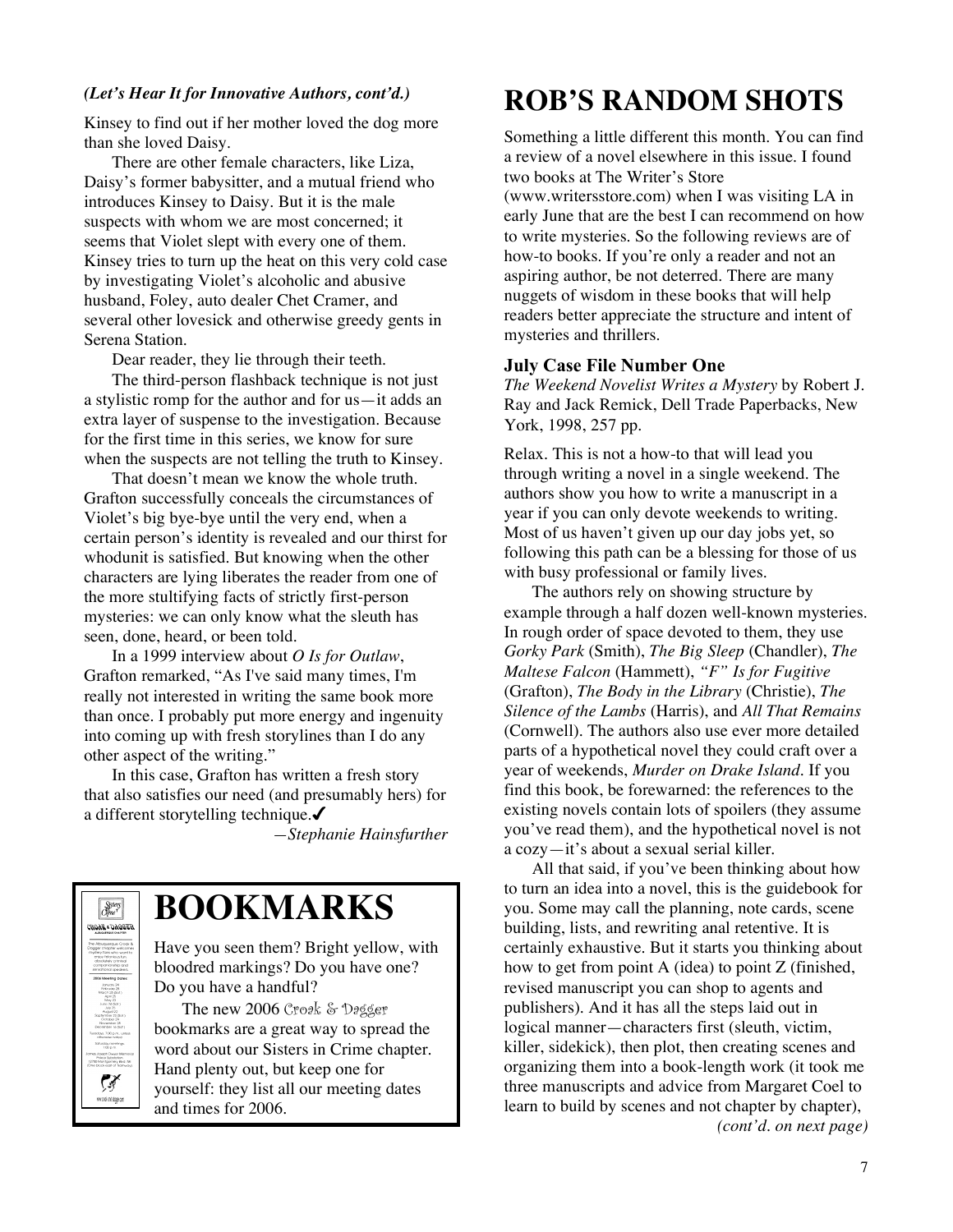#### *(Rob's Random Shots, cont'd.}*

then first draft, second draft, and revision into polished manuscript.

The authors convey even more detail in the process than I'm used to, but I recommend this book as one of two to get you started. After all, a writer is nothing but a reader who says, "I want to do that, too."

#### **July Case File Number Two**

*Writing and Selling Your Mystery Novel* by Hallie Ephron, Writers Digest Books, Cincinnati, 2005, 248 pp. (trade paperback)

As useful as this book is, this is the hardest review I've ever written. The first 90 percent of the book is extremely useful to the beginning writer, and I found myself nodding my head and high-fiveing. "Yes, I did it that way. Right on! That's in my book." But the last 10 percent of the book brought me crashing back to earth. If you, like me, have written several manuscripts and haven't sold one yet, then the last part on revising contains advice I wish I'd had five years ago when I started to revise my first manuscript.

Hallie Ephron writes psychological mysteries, so she knows whereof she writes. Her sister Nora is a noted screenwriter (*When Harry Met Sally* and many others), so ink runs in her family's veins.

This volume, laid out logically, begins with 80 pages on *planning*, a step that ought to take at least as long as the actual writing. As Ephron and the *Weekend Novelist* authors point out, those who plan ahead face fewer writing blocks and go down fewer dead ends that force them to throw away dozens of pages (even a hundred) of draft and start over. Planning shows you how to proceed logically from a premise (idea) to sleuth, crime, victim, villain, innocent suspects, supporting cast, setting (I might have placed this higher, next to premise), plot organization, and title selection. It may seem weird to put title last, but it can occur to you at any point and may change.

In this section and the others, Ephron shows you how certain aspects of novels or scenes flow from each other and give you space for practical exercises, either from the book you're working on or just something you think up on the spot.

The second section (more than 100 pages) concerns the actual writing and is broken down into manageable bites like:

• Writing a dramatic opening (the murder doesn't have to occur on page one)

- Introducing your protagonist and other characters
- Dramatizing scenes and arranging them into chapters
- Understanding the importance of choosing a point of view
- Writing dialogue
- Planting clues, red herrings, and misdirection
- Writing suspense, action, and introspection
- Layering in your backstory gradually (not too early or in too big a dose)
- Writing the "coda," a short final section that ties up all remaining loose ends.

Ephron spends only about 25 pages on revising, but her method of flying high to deal with the structure of your work before flying low to polish scenes and sentences would have helped me enormously. I'm a better drafter than I am a reviser and have been rightly accused of failing to see the forest for the trees.

The final ten-page section is on selling your novel—targeting agents and publishers and putting together a query packet. There are entire books on these topics, but Ephron does an admirable job of condensing the best recommendations into a few pages. This is a great book for those of you just starting out, those who are well underway, or—as I found to my chagrin—those of us who wish they could back up the tape to five years ago.  $\checkmark$ 

*—Rob Kresge, rkresge77@comcast.net*

### **Dastardly Duels**

Unpublished novelists are invited to submit to the *Publish Me! 2006 Contest*.

Previous publication of short stories, anthologies, or nonfiction are allowed. Accepted genres are crime, mystery, suspense, romantic suspense, and crossover novels where the primary storyline involves crime, mystery or suspense, but where the story is set in a fantasy or sci-fi world.

Wolfmont Publishing is offering a publishing package that includes custom cover design work, 50 copies of the published book, one year of distribution through Ingram's and Baker & Taylor, one year of being featured in Wolfmont Publishing's online store, promotional materials, and publicity by Wolfmont Publishing.

The entry fee is \$45. For complete details, go to www.wolfmont.com.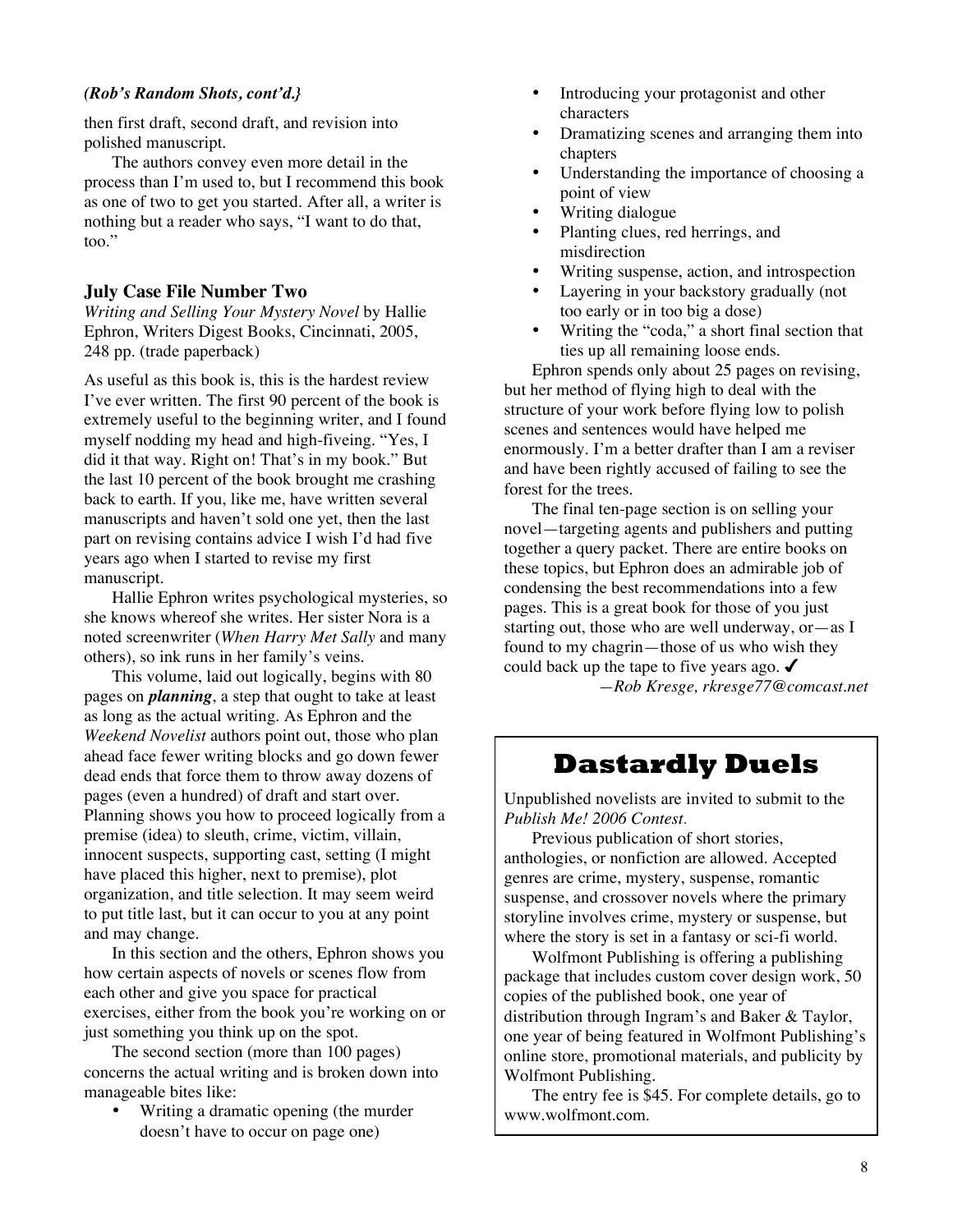### **Great Literary Taunts**

For authors in need of inspiration:

• "He has all the virtues I dislike and none of the vices I admire." —Winston Churchill

• "He has never been known to use a word that might send a reader to the dictionary."

—William Faulkner (about Ernest Hemingway) • "Poor Faulkner. Does he really think big emotions come from big words?"

—Ernest Hemingway (about William Faulkner)

• "Thank you for sending me a copy of your" book; I'll waste no time reading it." —Moses Hadas

• "He can compress the most words into the smallest idea of any man I know."

—Abraham Lincoln

• "He inherited some good instincts from his Quaker forebears, but by diligent hard work, he overcame them."

—James Reston (about Richard Nixon)

• "In order to avoid being called a flirt, she always yielded easily." —Charles, Count Talleyrand

• "I am enclosing two tickets to the first night of my new play, bring a friend . . . if you have one." —George Bernard Shaw (to Winston Churchill)

• "Cannot possibly attend first night, will attend second . . . if there is one."

—Winston Churchill (in reply to Shaw)

• "A sheep in sheep's clothing."

—Winston Churchill (on Clement Atlee)

• "He occasionally stumbled over the truth, but hastily picked himself up and hurried on as if nothing had happened."

—Winston Churchill (on Stanley Baldwin)

*—Ira Rimson*

### **MADMAGGIE'SMUTTERINGS**

Oh, expletive! Not long ago, I was discussing with other mystery authors the irony of folks who read about people being stabbed, shot, poisoned, or otherwise *murdered* without batting an eyelash, yet blanch at the sight of an "f-word." Go figure.

I'm not advocating gratuitous or excessive profanity or obscenity. After a while, that gets bo-o-o-ring anyway. A case in point:

While camping out one weekend, Howard and I were enjoying the peaceful surroundings when a group of obnoxious loudmouths set up camp next to us. One guy in particular (who seemed angry at everything and everyone) appeared to know only one adjective. It started with "f"—and it wasn't "felicitous."

About 3:00 in the morning, as I lay bundled up in my sleeping bag, I pondered the idea of stomping over to his campsite and pretending I was a newcomer to the USA.

"I'm from Outer Mongolia," I'd say, "and I'm trying to learn English. But I'm confused. Are you saying that your radio and your icebox and your boat are all having s-e-x?" (I suppose ménage à trois would be the proper euphemism here.) "Is this another strange custom peculiar to Americans?"

I digress. My point is that a few (very few) wellplaced cuss words can reveal a great deal about a character. Let's keep them to a minimum but not eliminate them altogether. $\checkmark$ 

*—Margaret Tessler*

### **Murder in** *the Bosque* **(Or, As They Call It in Idaho,** *the Grove***)**

Boise, Idaho's annual Murder in the Grove conference is sponsored, in part, by the Boise Sisters in Crime chapter, Partners in Crime. The 2006 conference was held June 3, with a preconference workshop, "How to Write Killer Fiction," conducted by Carolyn Wheat the previous day.

Murder in the Grove's goal is to provide a venue for readers and writers and to inspire writers to write.

And who would not be inspired by Anne Perry? When the original headliner, Sara Paretsky, withdrew because of complications following an automobile accident, Perry stepped in as the keynote speaker.

The conference organizers scheduled three concurrent sessions throughout most of the one-day program: author panels targeting readers, workshops targeting writers, and forensics information for all.

The conference featured an impressive list of authors, including our own:

**Pari Noskin Taichert, author of two Agatha**nominated mysteries, *The Clovis Incident* and *The Belen Hitch*. www.thegreate-scape.com/ parinoskintaichert/

Other authors you might want to check out:

- Aileen Baron, author of *The Torch of Tangier*, set in Tangier in 1942. www.poisonedpenpress.com/Members/baronaileen/baron-aileen/about-aileen-baron
- C. J. Box, author of the award-winning Joe Pickett series. *In Plain Sight* is his latest release. www.cjbox.net/home.asp

*(cont'd. on next page)*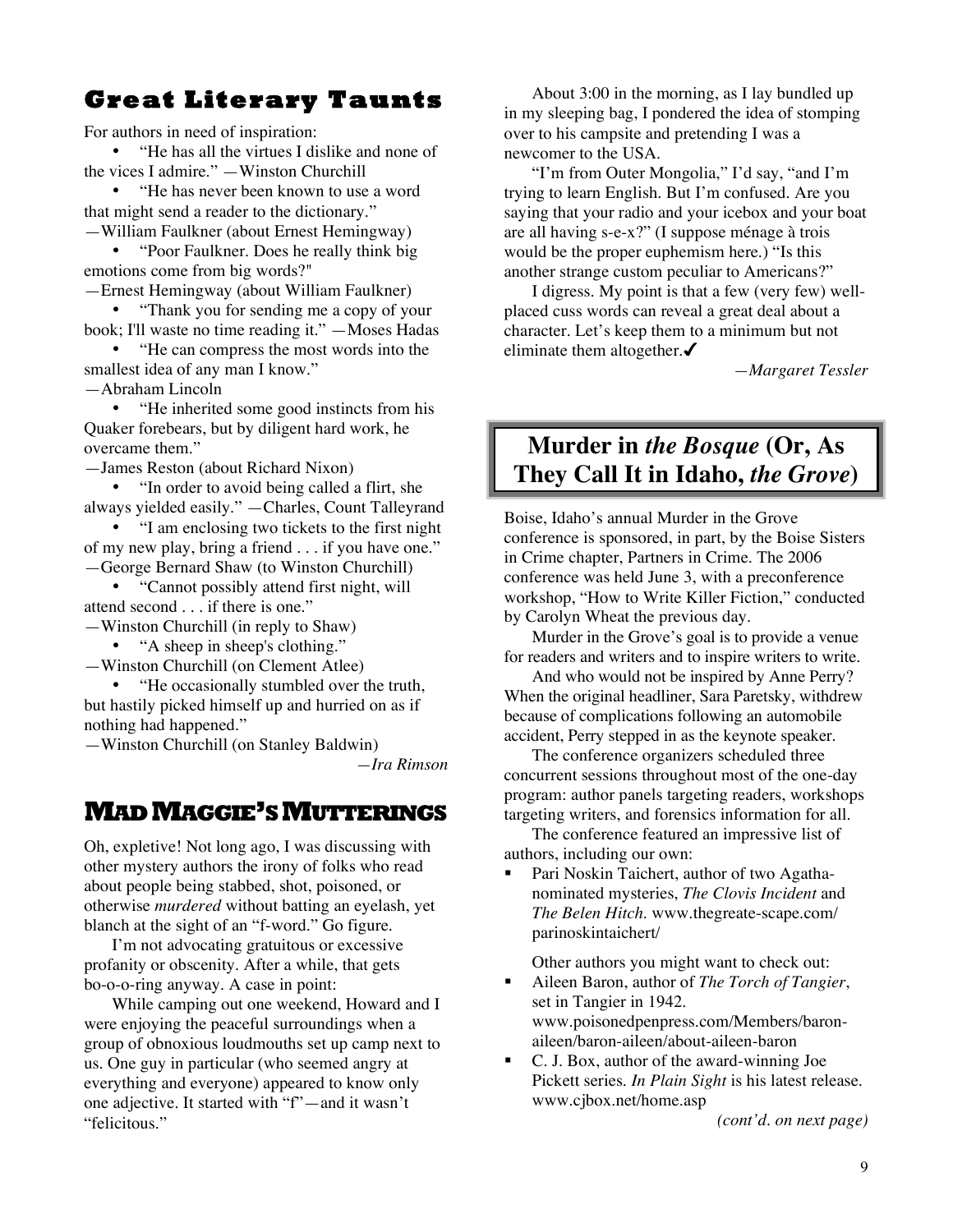#### *(Murder in the Bosque, cont'd.)*

- Mary Buckham, author of *Invisible Recruit*, about a group of women who become undercover agents. www.marybuckham.com
- Deborah Donnelly, author of the Carnegie Kinkaid Wedding Planner mysteries. Her latest mystery is *You May Now Kill the Bride*. www.deborahdonnelly.org
- Sylvia Hubbard, author of *Stone's Revenge*, a romantic suspense thriller. sylviahubbard.homestead.com
- Kelly Jones, author of *The Seventh Unicorn*, about a young curator's search of a lost medieval tapestry. www.seventhunicorn.com
- Larry Karp, author of the Music Box Murder series. His latest mystery, *First, Do No Harm*, intertwines events from 1943 and 2003. www.larrykarp.com
- Con Lehane, author of *What Goes Around Comes Around,* which features a bartender on the Upper West Side. www.conlehane.com
- Catherine Mulvany, author of paranormal and romantic suspense. Her latest work is *Shadows All Around Her*. www.catherinemulvany.com
- Ann Parker, author of *Silver Lies* and, most recently, *Iron Ties*, set in Leadville, Colorado, in the late nineteenth century. www.annparker.net
- Joanne Pence, author of the Angie Amalfie mystery series combining mystery with humor, romance, and food. Her latest work is *Red Hot Murder*. members.ispwest.com/joannepence
- Twist Phelan, author of *Spurred Ambition* in the Pinnacle Peak series set in Arizona. www.twistphelan.com
- J. D. Rhoades, author of *Good Day in Hell*, the second in a series featuring bounty hunter Jack Keller. www.jdrhoades.com
- Kirk Russell, author of *Deadgame*, the latest in his Fish and Game Warden eco-thrillers. www.kirkrussellbooks.com
- **Michael W. Sherer, author of a mysteries series** featuring a Chicago freelance writer. His latest book is *Death Is No Bargain*. www.michaelwsherer.com
- Denise Swanson, author of *Murder* of *a Smart Cookie,* which features a school psychologist. www.deniseswanson.com
- Robert Weibezahl, author of *The Wicked and the Dead*, which introduces a screenwriter cum amateur sleuth. www.robertweibezahl.com

■ Pat White, author of a romantic comedy trilogy set in professional wrestling. Her latest book is *Ring Around My Heart*. www.patwhitebooks.com

Plan ahead and attend Murder in the Grove June 8 and 9, 2007.**√** 

*—Sarah Schwartz, schwartzse@comcast.net*

### **MURDER BY THE RULES: Thoughts on Part 1 of Carolyn Wheat***'s How to Write Killer Fiction*

Mystery writer S. S. Van Dine's article entitled "Twenty Rules for Writing Detective Stories" first appeared in 1928. *(See below.)* His rules became the test of orthodoxy for detective fiction.

Carolyn Wheat, author of *How to Write Killer Fiction: The Funhouse of Myster*y *and the Roller Coaster of Suspense*, is a writer and instructor in the Van Dine mold.

"The central problem of the mystery is not 'who killed X,'" Wheat writes, "but who covered up the killing of X, and how did he succeed in creating the illusion that he did not kill X."

The mystery, according to Wheat, satisfies its readers by being logical, complete, and believable. For her, a mystery story is more about intellectual challenge than character development. Wheat does allow that contemporary readers "want more about the detective's inner struggles and outer realities. They expect to see growth and the effect past events had on the character's development to date." She describes the detective as "a person in control, unaffected by the powerful emotions around him," even if that person may be a "trifle more fallible" today.

Wheat suggests approaching the *central problem* by stepping into the killer's shoes. How does one cover up a murder? The killer wants either to give the illusion the victim has died from natural causes, by accident, or by suicide or to create a false reality that points the evil deed at someone else. Wheat says:

This is the funhouse part. Like the funhouse at the old-fashioned amusement park, we encounter mirrors that distort images, passageways that lead us down blind alleys, surprises that pop out at us from seemingly uninhabited places, and misdirection designed to keep us walking around in circles.

*How to Write Killer Fiction* provides comprehensive information on setting up the funhouse *(cont'd. on next page)*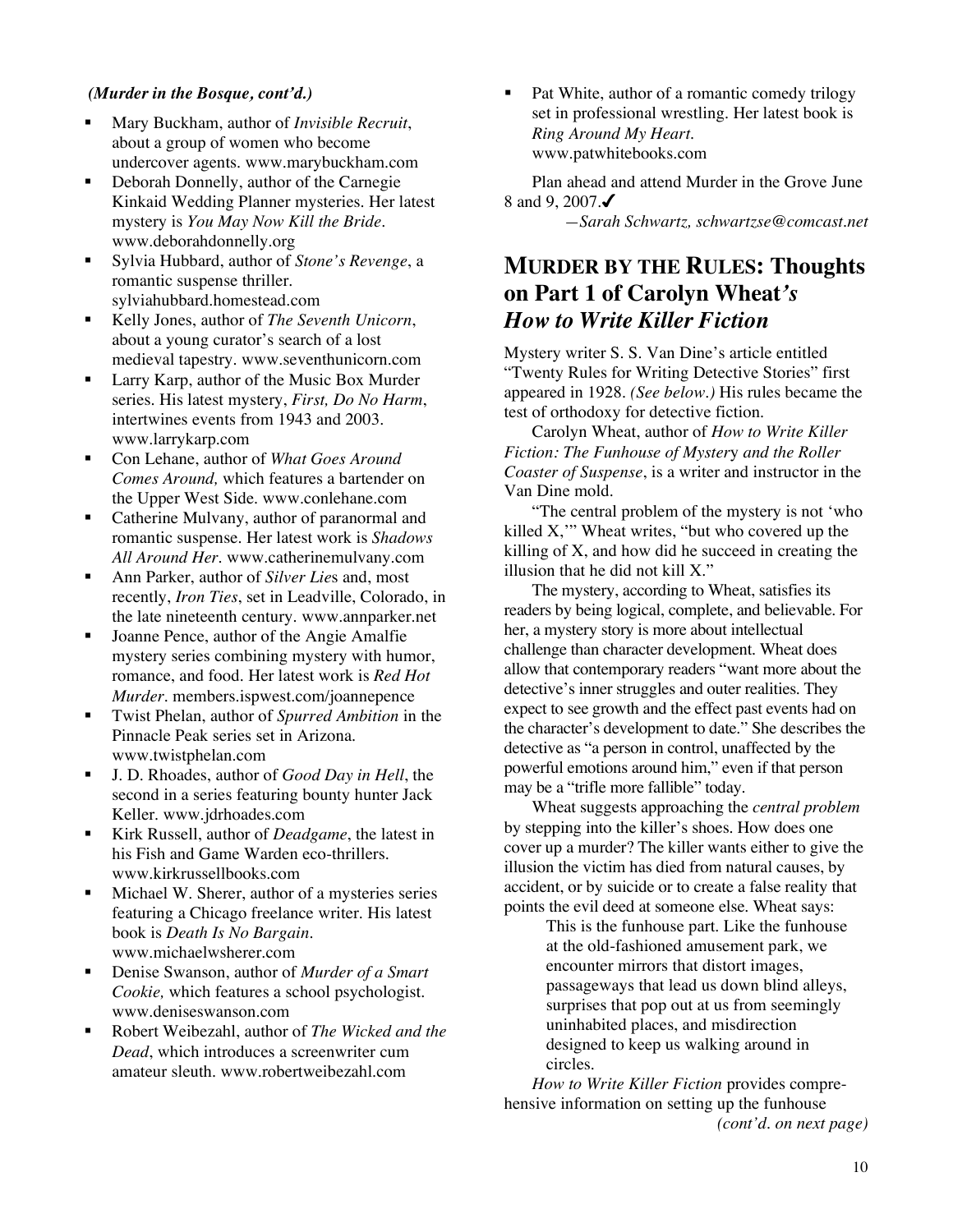#### *(Murder by the Rules, cont'd.)*

illusion. The serious mystery reader—as well as the writer—will find the work insightful as well as entertaining.

But I ask: Who but a nostalgia buff would pay good money to enter an old-fashioned funhouse? I generally want much more than an elaborate puzzle solved by a fairly put-together detective using solely her brain power. The 2006 Edgar Award winner for best first novel, *Officer Down* by Theresa Schwegel, features a Chicago police officer, Samantha Mack, who is more than a trifle fallible and breaks a lot of mystery genre rules. Mack is so *now*.

We could argue about the rules for mystery fiction from evening until the police officers show up at the substation for their morning briefing. How many rotating barrels and leering clowns can one remove before the funhouse becomes some other show on the midway?

What are your unyielding rules? \*\*\*\*\*

Here are S. S. Van Dine's rules, in abridged form. For the full article (from *American Magazine*, September 1928), go to Gaslight at http://gaslight.mtroyal.ab.ca/vandine.htm. *—Sarah Schwartz, schwartzse@comcast.net*

### Twenty Rules for Writing Detective Stories

- 1. The reader must have equal opportunity with the detective for solving the mystery.
- 2. No willful tricks or deceptions may be placed on the reader other than those played legitimately by the criminal on the detective himself.
- 3. There must be no love interest.
- 4. The detective himself, or one of the official investigators, should never turn out to be the culprit.
- 5. The culprit must be determined by logical deductions—not by accident or coincidence or unmotivated confession.
- 6. The detective novel must have a detective in it; and a detective is not a detective unless he detects.
- 7. There simply must be a corpse in a detective novel and the deader the corpse the better. No lesser crime than murder will suffice.
- 8. The problem of the crime must he solved by strictly naturalistic means. Such methods for learning the truth as slate-writing, Ouija-boards, mind-reading, spiritualistic séances, crystal-gazing, and the like are taboo.
- 9. There must be but one detective—that is, but one protagonist of deduction.
- 10. The culprit must turn out to be a person who has played a more or less prominent part in the story.
- 11. A servant must not be chosen by the author as the culprit. . . . The culprit must be a decidedly worth-while person—one that wouldn't ordinarily come under suspicion.
- 12. There must be but one culprit, no matter how many murders are committed. The culprit may, of course, have a minor helper or co-plotter; but the entire onus must rest on one pair of shoulders.
- 13. Secret societies, camorras, mafias, et al., have no place in a detective story. A fascinating and truly beautiful murder is irremediably spoiled by any such wholesale culpability. To be sure, the murderer in a detective novel should be given a sporting chance; but it is going too far to grant him a secret society to fall back on. No high-class, self-respecting murderer would want such odds.
- 14. The method of murder, and the means of detecting it, must be rational and scientific.
- 15. The truth of the problem must at all times be apparent—provided the reader is shrewd enough
- 16. A detective novel should contain no long descriptive passages, no literary dallying with sideissues, no subtly worked-out character analyses, no atmospheric preoccupations.
- 17. A professional criminal must never be shouldered with the guilt of a crime in a detective story.
- 18. A crime in a detective story must never turn out to be an accident or a suicide.
- 19. The motives for all crimes in detective stories should be personal. International plottings and war politics belong in a different category of fiction.
- 20. And (to give my Credo an even score of items) I respecting detective story writer will now avail himself of. They have been employed too often, and are familiar to all true lovers of literary crime. To use them is <sup>a</sup> confession of the author's ineptitude and lack of originality. (a) Determining the identity of the culprit by comparing the butt of a cigarette left at the scene of the crime with the brand smoked by a suspect. (b) The bogus spiritualistic séance to frighten the culprit into giving himself away. (c) Forged fingerprints. (d) The dummy-figure alibi. (e) The dog that does not bark and thereby reveals the fact that the intruder is familiar. (f) The final pinning of the crime on a twin, or a relative who looks exactly like the suspected, but innocent, person. (g) The hypodermic syringe and the knockout drops. (h) The commission of the murder in a locked room after the police have actually broken in. (i) The word association test for guilt. (j) The cipher, or code letter, which is eventually unraveled by the sleuth.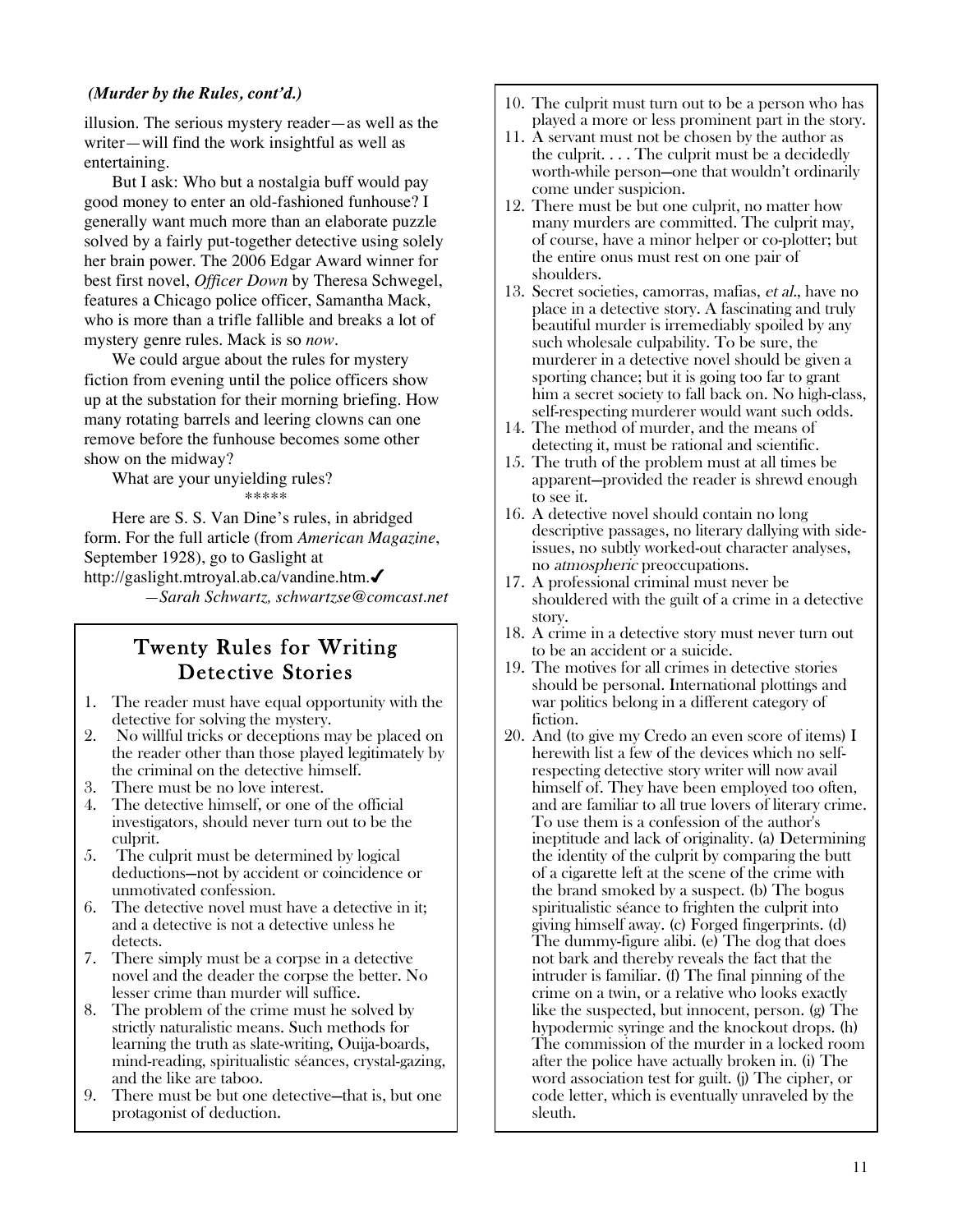## **Using the Mystery to Confront Social Issues**

When I first learned that "Using the Mystery to Confront Social Issues" was the topic of my assigned panel at Malice Domestic, I thought back to a humorous discussion of my first book with a fan (?) who'd come to my book signing.

"It's a fast-paced mystery on the surface," I explained, "but there are several layers underneath."

"Don't tell me about 'underneath,'" she screeched, banishing the layers with a determined wave of her hands. "I just want to be entertained!"

I can relate to this. After all, when I pick up a mystery, I'm not looking to explore deep social issues either. But then I recalled all the mysteries I'd read that enlightened me all the while I thought I was being entertained.

Although I hadn't analyzed it before, I began to realize the *power* we writers have to give voice to the powerless.

In keeping with the goals of Sisters in Crime, I'll highlight a few women authors who've addressed women's issues in their mystery novels, and whose stories affected me deeply.

In *The Shadow of Venus*, Judith Van Gieson explores the haunting world of homeless women through the eyes of her protagonist, Claire Reynier. Judith's personal encounters with these women add depth and compassion to her novel.

Lisa Miscione's novel *When Darkness Falls* confronts the trafficking of women and girls into sexual slavery. In her research, Lisa discovered that this is "a very real situation that occurs daily around the globe."

In *Desert Wives*, Betty Webb brings to light the jarring truth of the polygamous cults that line the isolated border between Arizona and Utah. Unlike the fictional glamour portrayed on one television show, the real life of women—and young girls—on these compounds is anything but glitzy. Betty has made extensive notes at the end of her story documenting her research.

The subject of Alicia Gaspar de Alba's novel *Desert Blood* is the epidemic of murdered women that still plagues the El Paso/Juárez border. Like the other authors mentioned here, Alicia focuses on people, not merely issues, which makes the events all the more disturbing.

Grim topics, but these skillful authors have managed to balance their stories with wit and lighter moments, ultimately proving that mysteries can go beyond escapist fluff.

I've touched on only a few mysteries that address social issues. We hope you'll send your own list of favorites to *The Nooseletter*.

*—Margaret Tessler*

## **Help Wanted: Croak & Dagger Needs You!**

We have several executive committee positions opening up for 2007. If any of these opportunities appeal to you, or if you'd like to be on the nominating committee, please contact Rob Kresge, rkresge777@comcast.net, or Shirley Coe, shirleycoe@comcast.net.

The president, vice president, secretary, and treasurer are elected members of the executive committee, serving one-year terms. (Elections are at the general meeting in November.) They are expected to belong to the both the national Sisters in Crime organization and the local chapter.

Chairs of standing committees may volunteer for their positions; the president makes the final appointment. Committee chairs must belong to the local chapter.

The officers and committee chairs serve on the executive committee, which generally meets once a month.

#### **Officer Vacancies**

- **President.** The president presides at all membership meetings and calls and presides at all executive committee meetings. The president sets goals and assigns responsibilities, serves as ad hoc member of committees, polls members on major decisions, keeps members informed, serves as group spokesperson, and performs such other duties as the executive committee may from time to time determine.
- **Vice President.** The vice president assists or substitutes for the president as required.
- **Secretary.** The secretary maintains a mailing list in Microsoft Outlook of all current board members. The secretary also takes minutes at monthly board meetings, keeping them and any attachments in a looseleaf notebook, and distributes the minutes to board members for approval within a reasonable time (before the next board meeting). The secretary sends out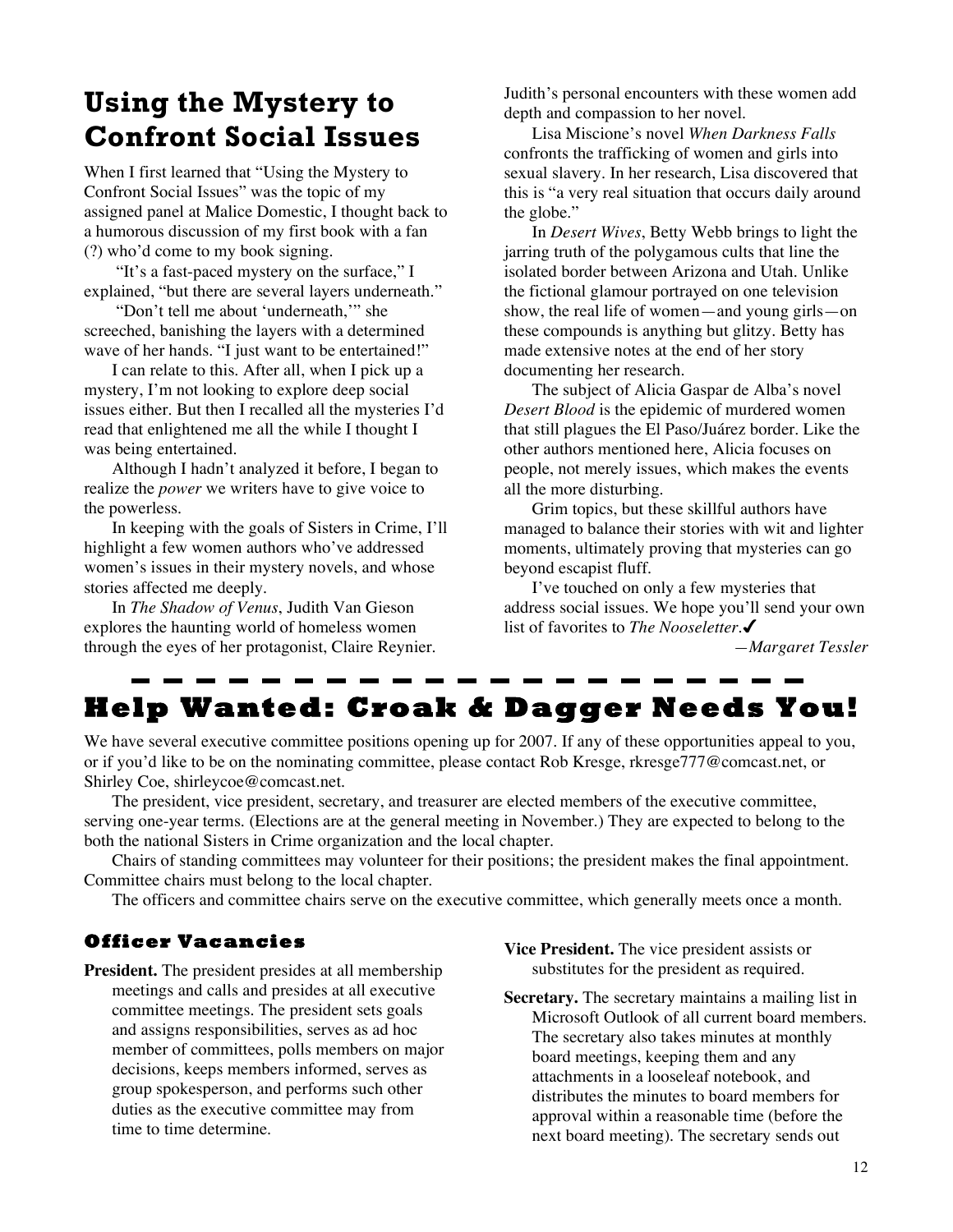notices of board meetings when needed and directions, prepares and distributes a board meeting agenda when directed by the president, and keeps members on track as to what matters have been decided, so redundancies do not occur.

**Treasurer.** The treasurer receives chapter funds, deposits them in the chapter's bank account, and makes disbursements as authorized by the executive committee. The treasurer keeps financial accounts (currently in Microsoft Excel), maintains a checking account, and prepares and submits financial statements monthly to the executive committee and at the annual meeting.

### **Committee Chair Vacancies**

#### **Membership Chair.**

- Maintains membership applications. Maintains a membership spreadsheet in Microsoft Excel to track current and renewal memberships. Each month, sends renewal notices twice: one month and then two weeks before a membership expiration date. Checks with the treasurer to see which members have renewed. In the case of nonrenewals, sends a survey notice to ask why the member has not renewed.
- Maintains a members' mailing list and a separate mailing list of nonmembers in Microsoft Outlook for members-only and for general announcements, such as program reminders and group news. Sends other appropriate mailings as determined by the executive committee, such as the *Nooseletter*.
- Responds to correspondence from members and nonmembers, and/or refers them to the proper committee chair or executive committee member.
- Plans and organizes membership-drive events to sign up new members, such as the upcoming Halloween wine tasting in October 2006 and Susan Wittig Albert's appearance in April 2007. Works with the program chair and a committee on these events.

#### **Program Chair.**

- Purchases bookmarks to give to our speakers as honoraria. Takes them to the trophy store on Central and Monte Vista, to be engraved with "SinC ABQ Croak&Dagger" on the back. Picks them up a week later. Turns in receipts to the treasurer for reimbursement.
- Uses chapter resources (member ideas, volunteers, and so on) to come up with speaker ideas.
- Phones or emails speakers to ask if they'd be willing to speak on specific dates; generally lines up speakers for two or three months at a time.
- After acceptances, sends email messages to the publicity chair, *Nooseletter* editor, and membership chair to inform members and the larger community of mystery readers in Albuquerque.
- Is prepared to introduce the speaker at the meeting if requested by the chapter president. Brings the gift bookmark to that meeting.
- Follows up in a week or two with a written thank-you note to the speaker.

#### **Publicity Chair.**

- Obtains program/speaker and/or other event information from the program chair at least three weeks prior to an event.
- Writes a press release, and sends the press release to a mailing list at least three weeks in advance of each event.
- Maintains a mailing list of publications, reporters, and editors.

#### **Webmaster/Webmistress.**

- Maintains the chapter's Web site, renewing contracts with the site host, homestead.com; uploading announcements when directed by the board, and expanding the links page with links related to our genre.
- Maintains the chapter's Yahoo group. (Known among members as "the Yahoo loop.")
- Is prepared to train a successor if training is necessary.